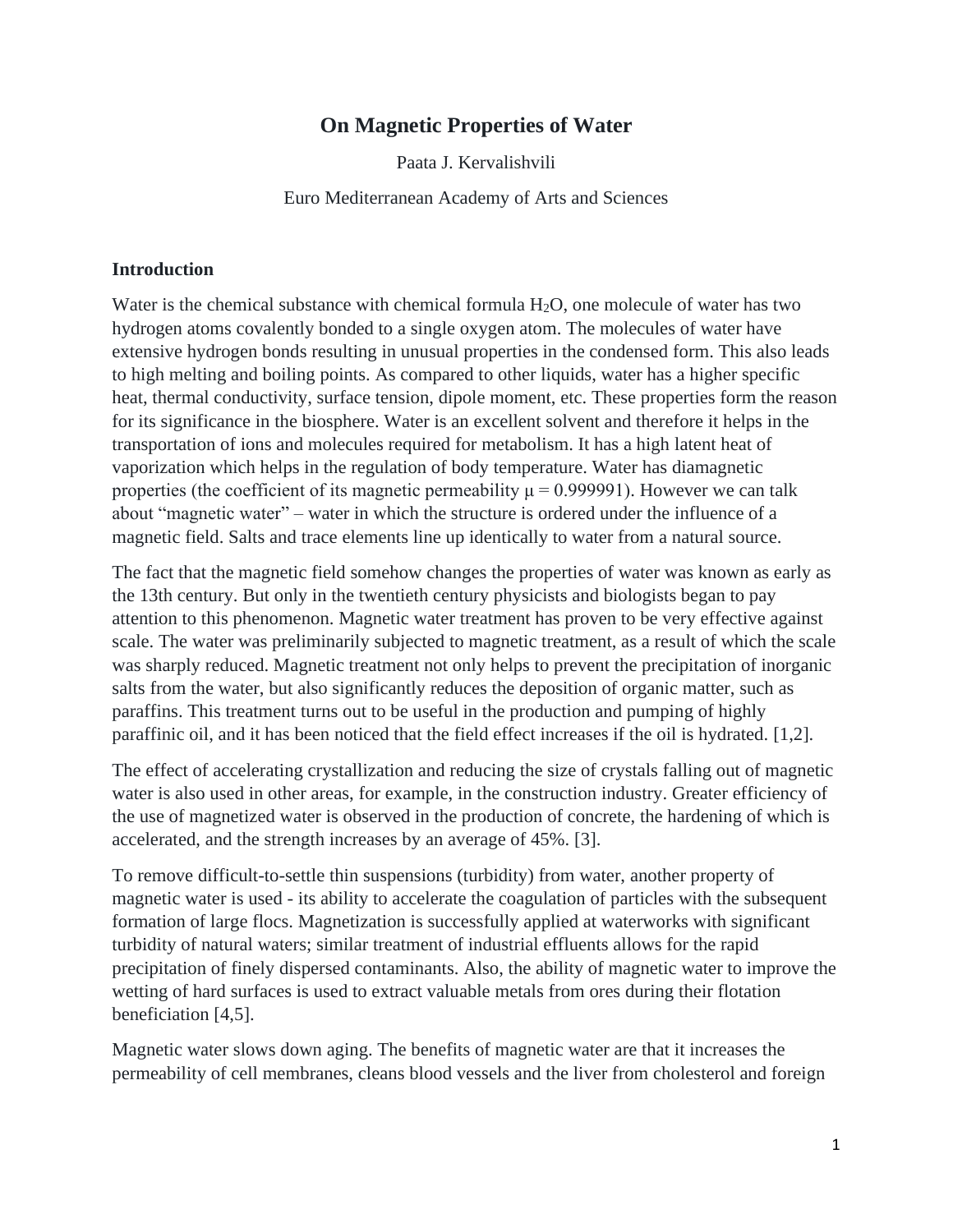proteins, enhances the process of cell renewal, normalizes metabolism, increasing the overall tone of the body and the standard of living.

# **Theoretical and Experimental Studies**

Several experimental works of magnetization of water and its specific heat measuring by DSC (Differential Scanning Calorimetry), as well as measurement of evaporation amount and boiling point by the ebulliometric method of vapour-pressure measurement, have shown that, that magnetic field have changed some physical properties of water, including specific heat, evaporation amount and boiling point [6-8]. The evaporation amount results are consistent with reports in literature that the evaporation amount of water increase after MF treatment. Studies explored the effect of MF on specific heat and boiling point of water, and the decrease of specific heat and boiling point have been observed. Despite of the experimental fact, that the optimal result in all experiments are achieved maximum value some studies which have been carried out to investigate the effect of MF on properties of pure water or high-level purified water, have shown that in general, the changes are similar to the tap water, and therefore, it can be inferred that dissolved solids and ions have a very limited influence on magnetization effect [9,10]. So hypothesis that the hydrogen bonds among water molecules are probably effected by MF can be and should be considered.

Reducing the formation of scale and other salt deposits remains the most widespread field of application for magnetic processing. If dissociating salts (real water) are present in water, several processes take place during magnetic treatment: displacement of equilibrium fields between the structural components of water by electromagnetic forces; the physicochemical mechanism of the increase in crystallization centers in the volume of the liquid after its magnetic treatment, as well as the change in the rate of coagulation (adhesion and coarsening) of dispersed particles in the liquid flow.



Fig. 1. Water purification from high concentration of impurities by magnetic field.

Among the main changes observed in natural water, which necessarily flows in a magnetic field it is possible to underline: acceleration of coagulation and adhesion of solid particles suspended in water; the formation of salt crystals during evaporation not on the walls, but in volume; changes in the wettability of hard surfaces; acceleration and enhancement of adsorption;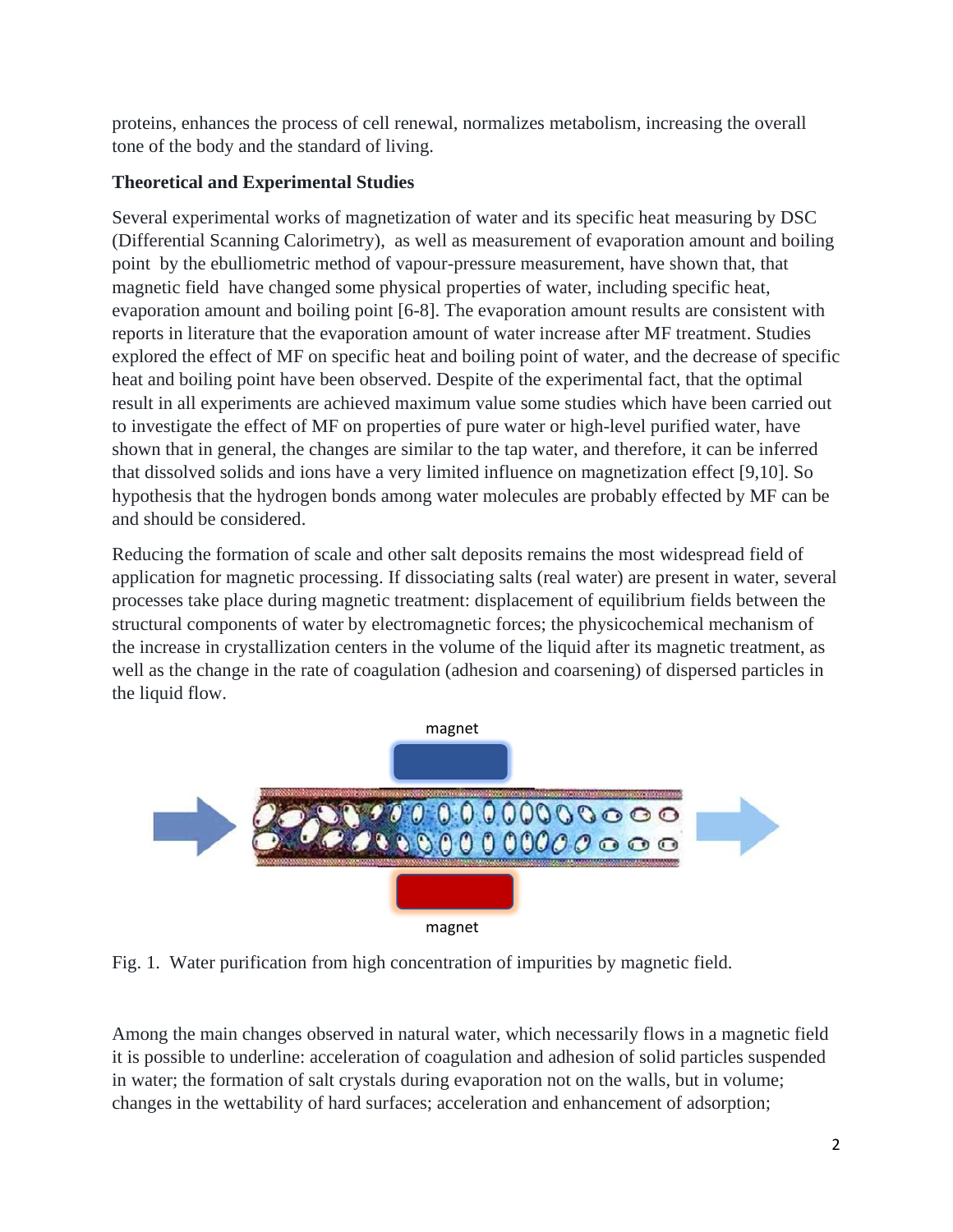acceleration of dissolution of solids; change in the concentration of dissolved gases; an increase in the adhesion of mineral particles by 2-4 times.

Let's try to figure out what will happen if a constant magnetic field is applied to a certain cubic volume of water. In this case, all water molecules, which are small charged dipoles, will line up along the magnetic field lines, that is, along the X axis [11]. When a dipole water molecule moves perpendicularly to the magnetic field lines, along the Y axis, a moment of forces F1, F2 (force Lorentz) trying to unfold the molecule in the horizontal plane. When the molecule moves in a horizontal plane, along the Z axis, a moment of forces will arise in the vertical plane. But the poles of a magnet will always prevent the rotation of the molecule, and, therefore, slow down any movement of the molecule perpendicular to the lines of the magnetic field. In a water molecule, placed between two poles of a magnet, there is only one degree of freedom - this is oscillation along the X-axis - the lines of force of the applied magnetic field. For all other coordinates, the movement of water molecules will be slowed down. Thus, the water molecule becomes, as it were, "sandwiched" between the poles of the magnet, making only oscillatory movements relative to the X axis. For all other coordinates, the movement of water molecules will be slowed down. Thus, the water molecule becomes, as it were, "sandwiched" between the poles of the magnet, performing only oscillatory movements relative to the X axis. A certain position of the dipoles of water molecules in the magnetic field along the field lines will be maintained, making the water more structured and ordered.

Following to this we can look at the structure of water using fractal dynamics model, which represents linear dynamic approach, space and time dimensions. It is expected that linear phenomenon observes the conservation law. However, the nonlinear phenomena does not consider space and time identification via the linear orientation [12,] but remark conservation law (as an example, no temperature increase of water in the glass on the table in the room fixed conditions). Reviewing the fundamentals with a glass of water on the table at room condition example will be easier to understand. According to the law, energy types in a system convert to each other, but the whole is constant (equation 1). Generally, particles movement categorized into three majors:

- 1- Ev: Vibrational
- 2- Er: Rotational
- 3- Et: Transmission

$$
Ei = \sum (Ev + Er + Et)
$$
 (1)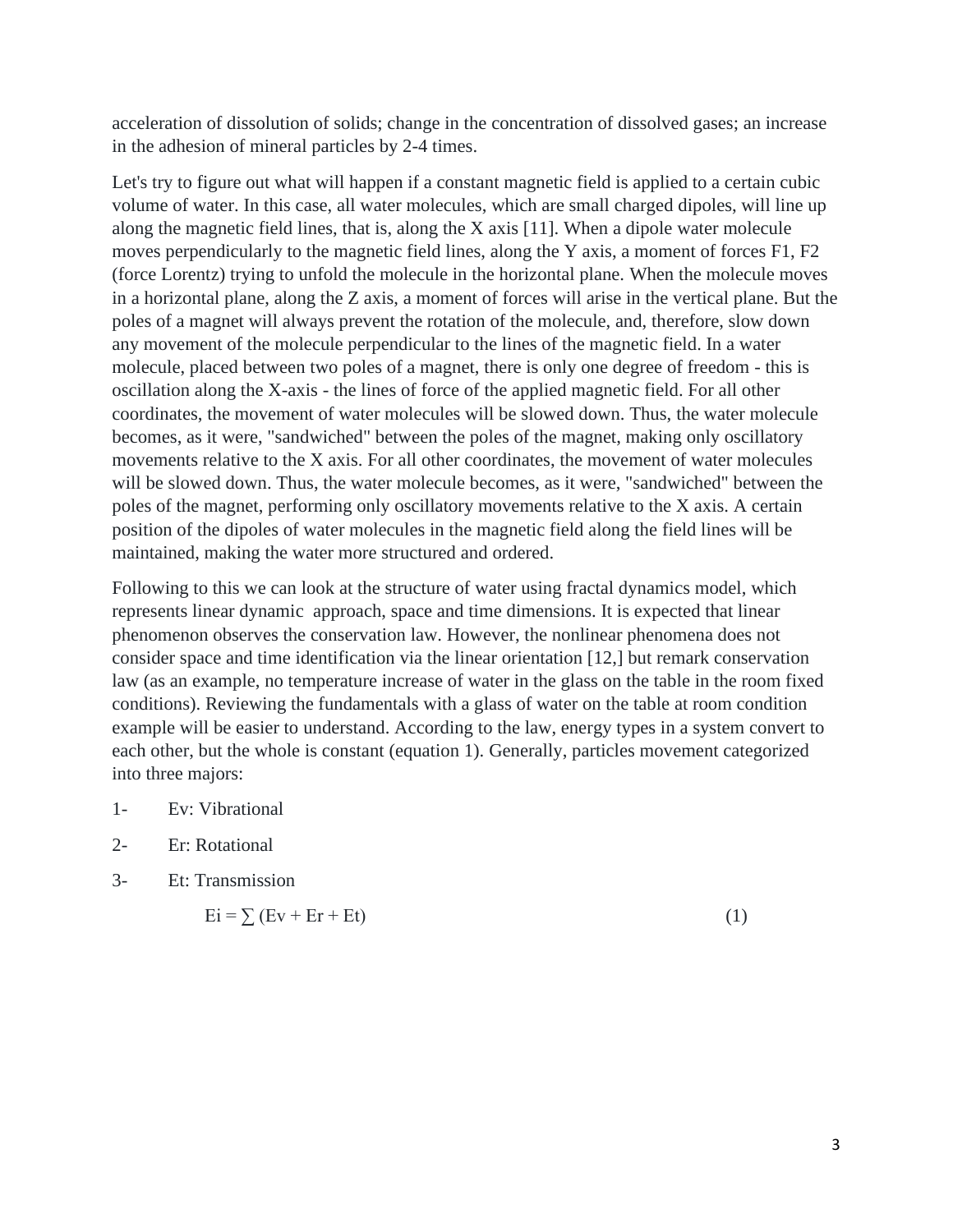

Fig.2. Nanoparticles momentum possibilities. vibrational motion in a, rotational motion in b, transiational motion in c. (Example of Water).

Energy conservation and then no spontaneous temperature rising in the glass of water under constant conditions represent there must be a harmonic motion between particles, because the water temperature is known as molecules motion indicator. In other words, particles in a glass of water sense each other movement and maintain balance in the whole system in the way of conservation law.

Therefore, system balance as the result of conservation law is possible only by the harmony of the particles as a unique system. Self-Control Closed Loop concept not only represents frequent repeat procedures but also shows that any time batch will be a new approach to the system. In short, in this doctrine particle position prediction in space-time is meaningless. But refer to energy conservation law observation, harmony and balance should be the investigation key. According to particle identification by space-time, particle dynamic is the key in a linear system, and then balance correlates to symmetry. On the other hand, its symmetry depends on the physical symmetry reference as a center or an axis but in a nonlinear system it is meaningless; because if dynamic coordination was predictable, it would be linear. [13].

Dynamic Fractal doctrine is based on quantitated time. Hence, balance in a nonlinear system correlates to time batch. In accordance, nature is always in unbalancing and balancing batch time to batch time. Every batch time treats previous unbalancing, but it would be in balance by the next batch time regards to the Self-Control Closed Loop. However, Self-Control Closed Loop and quantitated time approach define the quality of the Dynamic Fractal doctrine, but the quantity study is inevitable. Quantity investigation could be explained by Dynamic-Topologic space on Clusters and Knots as the Dynamic Fractal foundation. Balance is possible via a systematic approach as Self-Control Closed Loop by quantitated time mentality in a nonlinear phenomenon instead of symmetry in the linear systems. Then, particles space-time identification is not necessary. Refer to concepts, Set theory and Topology are the mathematical foundation of Dynamic Fractal doctrine. Also, it turns out particles in a matter are not fragments but members of fractals. Knots and Clusters shape lattice and then clarified particles nonstop and nonchaotic motion reason.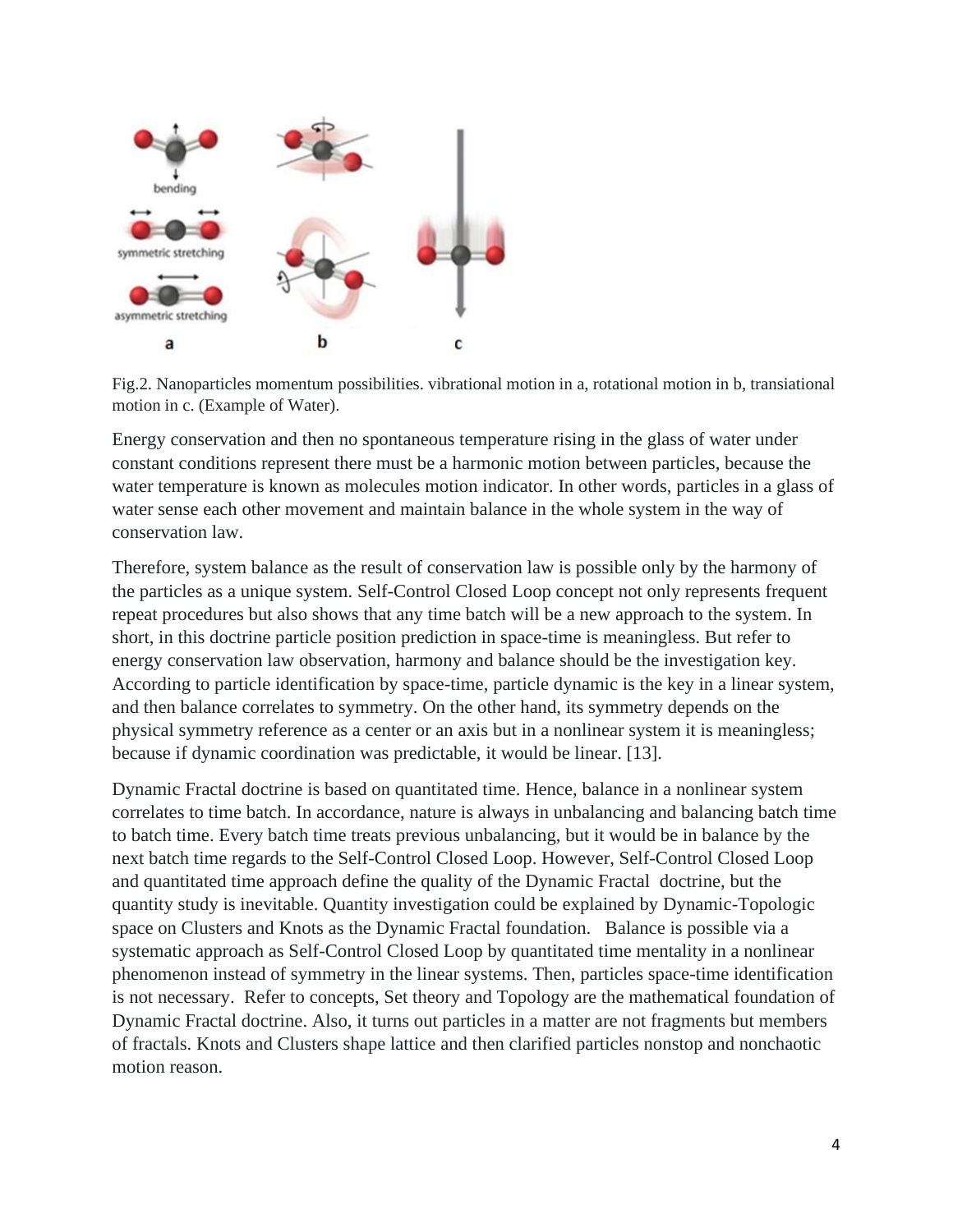Hydrogen atoms have a slight positive charge, attracting them to slightly negatively charged oxygen atoms in water.



Fig. 3. The geometry of a single water molecule. (The molecule tends to form a tetrahedral structure once hydrogen bonded in ice crystals).

This so-called nuclear quantum effect has been hypothesized to be at the heart of many of water's strange properties and the question is: if this quantum effect could be the missing link in theoretical models describing the anomalous properties of water.

It is well known that a water molecule is made up of one oxygen atom (O) and two hydrogen atoms (H). It is the interactions between different HOH molecules – intramolecular forces called hydrogen bonds – that give water its bizarre properties. Positively charged hydrogen atoms in one molecule are attracted to more negatively charged oxygen atoms in another. This web of hydrogen bonds holds groups of water molecules together.

Observing these hydrogen bonds is key to understanding how water molecules interact with their neighbours – but it's a hard process to see, because the hydrogen bonds are small and ephemeral.

For understanding the hydrogen bond network it is very suitable to use the spectrometry technics, which is helpful to achieve sustainable production of hydrogen  $(H<sub>2</sub>)$  through water splitting and establishing efficient and earth-abundant electrocatalysts. A combination of control experiments and density functional theory (DFT) investigations indicates that the exceptional H<sub>2</sub> evolution performance is attributed to the abundant sharp edge sites of the advanced frameworks, which are responsible for promoting the adsorption and reduction of protons [14].

To begin with, the team set up a microscopically thin jet of liquid water (1,000 times thinner than the width of a human hair) and used infrared laser light to make the water molecules vibrate. They then scattered electrons off the molecules to generate high-resolution snapshots of the molecular movements. This allowed them to build up a stop-motion movie of how the molecules responded to the light. Another interesting structural properties of water, which can somehow explained its dependence from magnetic field recently was investigated by the colleagues from Oak Ridge National Laboratory of US [15]. During chemistry experiments carried out on the beryl crystal, it was discovered that water molecules under extreme physical or special geological conditions arrange themselves into ultra-small hexagonal shape around a ring and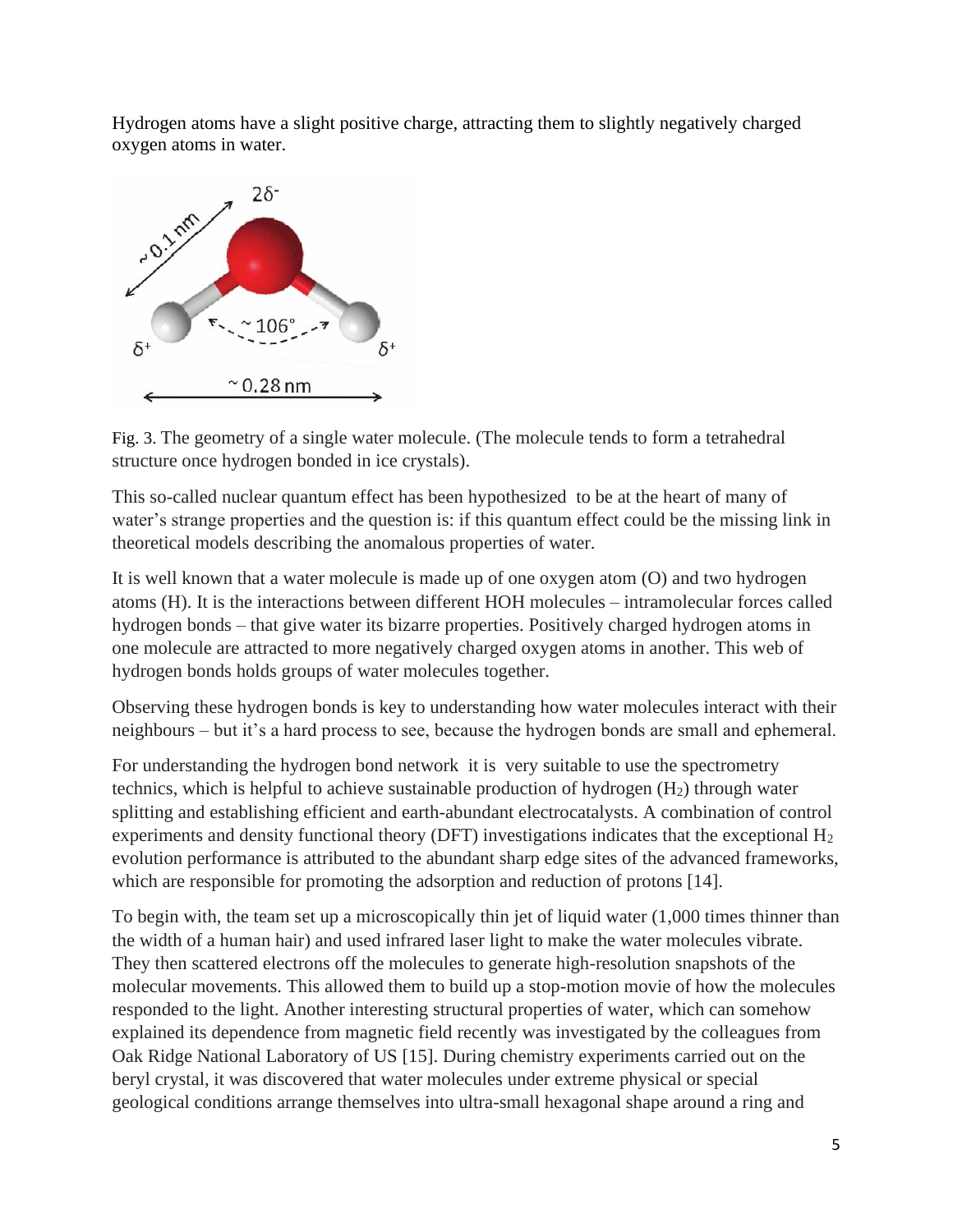enter a "quantum tunneling" state. This phenomenon goes beyond the known liquid, solid or gaseous states and, in this case, water behaves quite differently than what we are accustomed to since it is capable of quantum motion. In this state, for example, water particles pass through solid walls, which, according to the rules of classical physics, is absolutely impossible. During the experiment it was found that when the water is "trapped" in an enclosed area (e.g. Inside crystals), the oxygen and hydrogen atoms of water molecules "delocalize" (they separate from each other) and this is when the quantum tunneling mechanism is created.



Fig.4. Scheme of water atoms localization in the six symmetrical positions: the oxygen and hydrogen atoms of the water molecule are 'delocalized' and therefore simultaneously present in all six symmetrically equivalent positions in the channel at the same time [15].

The discovery of water's 'quantum tunneling' state could even be scientific evidence to – Everett's multi-world theory, in which he argues that opportunities allowed by quantum mechanics appear all together in a multiverse, which consists of many independent, universes existing in parallel. It was also discovered water's hologram-like properties, which is very important for water molecules participation in the process od storing and transferring the information. So it means that water is capable of relaying the information of the history of universe trough the inorganic and organic substances, including living organisms. An international team of researchers has used a high-speed electron camera to observe the atomic motion of liquid water for the first time [16].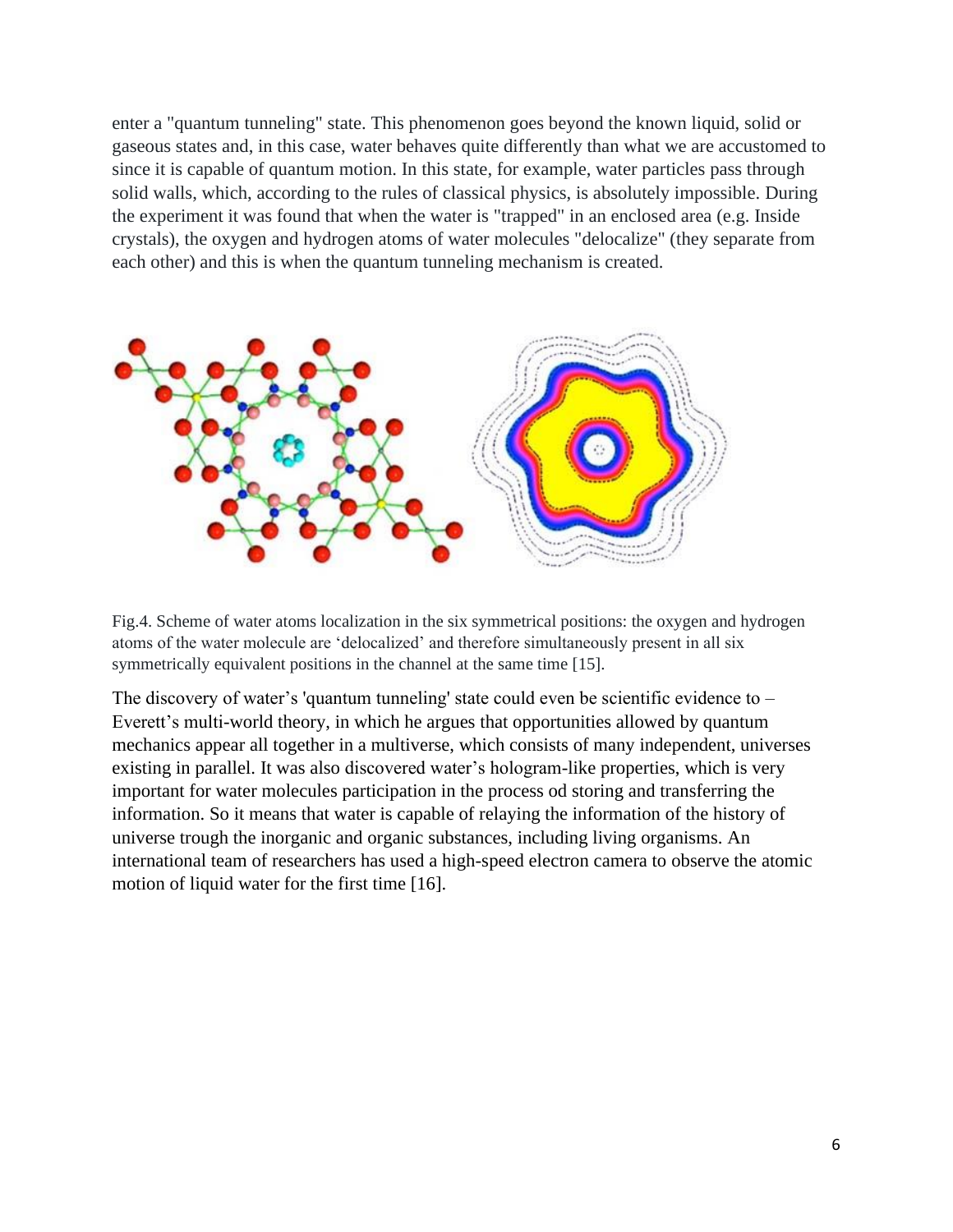

Fig.5. Installation for observation of quantum nature of atoms interacting in molecule of water [17,18].

These observations – which reveal the quantum nature of how hydrogen atoms interact – is very important for understanding the weird and wacky properties of water, like its unusually high surface tension, its large capacity to store heat, and the way it is densest just above freezing point (instead of getting denser as it gets colder, like other liquids).

As a water molecule began to vibrate, its hydrogen atom pulled oxygen atoms from a neighbouring molecule closer – then shoved them away again to expand the space between molecules. This is quantum wave-like behaviour – likely heightened by the low mass of the hydrogen atoms: the response of the hydrogen bond network to an impulse of energy depends critically on the quantum mechanical nature of how the hydrogen atoms are spaced out.

### **Instead of Conclusions**

Water molecules have a quantum nature which is key for understanding many chemical and biological processes connected with water.

Water molecule with its hydrogen bonds properties is behaving as nonlinear system and following that it could be described by the Dynamic Fractal model.

Magnetic properties of water molecules are showing their possibilities to have the magnetic memory and abilities to store and transfer the information.

### **References:**

- 1. Paata J. Kervalishvili, Water: Novel Methods of Purification. Invited talk, Water conference 2019, Athens, Greece, Zappio megaro, 10-11, December, 2019.
- 2. С.Ю. Кузнецова Mагнитные свойства воды // Успехи современного естествознания. – 2010. – № 10. – С. 49-51; URL: [https://natural-sciences/ru/ru/article/view.](https://natural-sciences/ru/ru/article/view)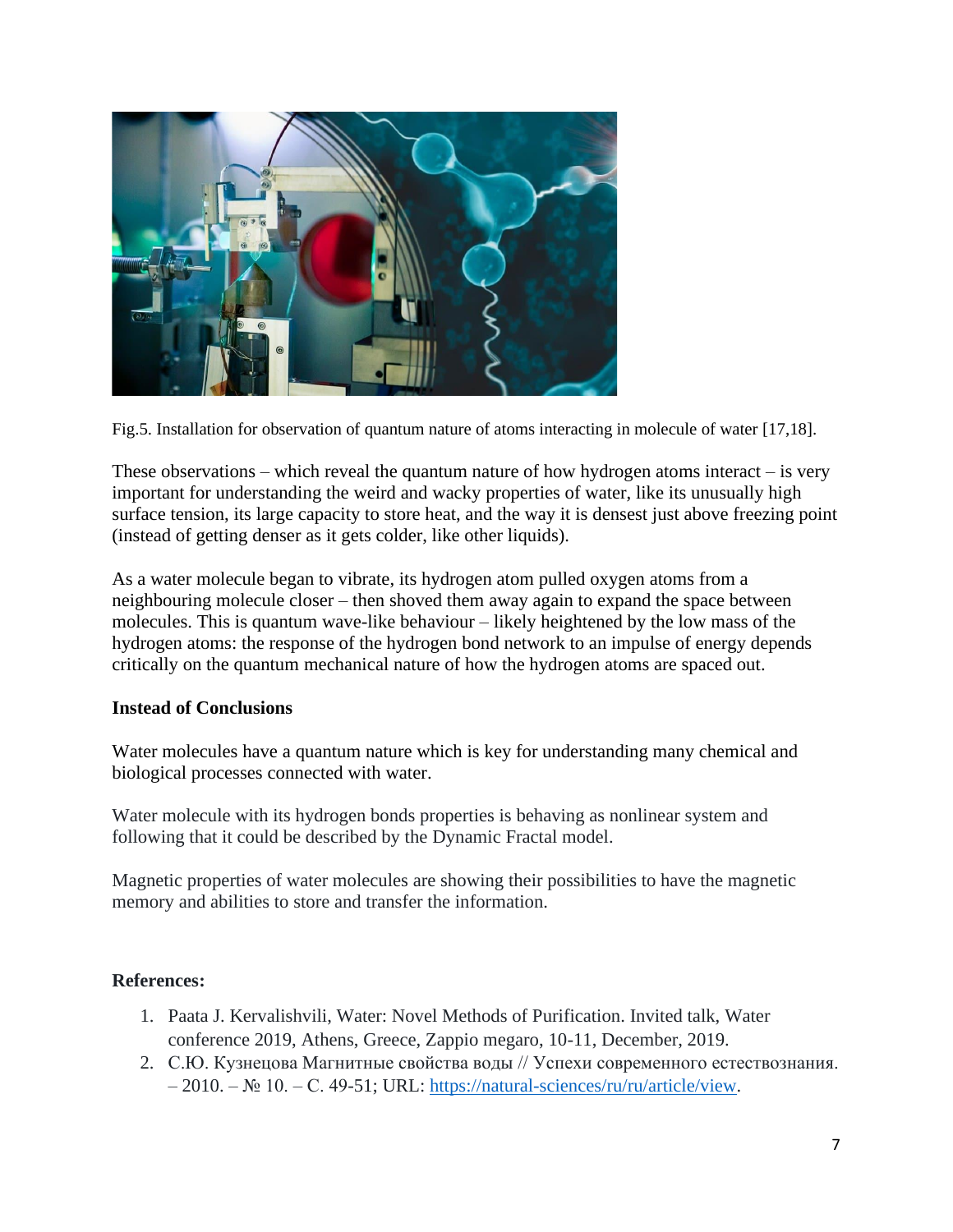- 3. S Venkatesh, P Jagannathan and V R Prasath kumar. An Experimental Study on the Effect of Magnetized Water on Mechanical Properties of Concrete. 3rd International Conference on Advances in Mechanical Engineering (ICAME 2020), IOP Conf. Series: Materials Science and Engineering 912 (2020) 03208, IOP Publishing. doi:10.1088/1757- 899X/912/3/032081.
- 4. Michel Lutandula Shengo, Meschac BillKime, Matanda Pascal Mambwe, Trésor Kilwa Nyembo. A review of the beneficiation of copper-cobalt-bearing minerals in the Democratic Republic of Congo, Journal of Sustainable Mining, Volume 18, Issue 4, November 2019, Pages 226-246.
- 5. Technical resource document, Extraction and beneficiation of ores and minerals, volume 3 Iron, EPA 530-R-94-030 NTIS PB94-195203, August 1994, U.S. Environmental Protection AgencyOffice of Solid Waste, Special Waste Branch, 401 M Street, SW, Washington, DC 20460.
- 6. F.-J. Wortmann, C. Springob, and G. SendelbachInvestigations of cosmetically treated human hair by differential scanning calorimetry in water. J. Cosmet. Sci., 53, 219-228, July/August 2002.
- 7. D.Ambrose, M.B.Ewing, N.B.Ghiassee, J.C.Sanchez. The ebulliometric method of vapour-pressure measurement: vapour pressures of benzene, hexafluorobenzene, and naphthalene. The Journal of Chemical Thermodynamics, Volume 22, Issue 6, June 1990, Pages 589-605.
- 8. P. Kervalishvili, G. Kalandadze. Calorimetric study of hydrogen-containing complexes in Ge of high purity. Proceedings of XX Intern.conf. on physics of semiconductors, Thessaloniki, Greece, 1990.
- 9. Youkai Wang, Huinan Wei, Zhuangwen Li. Effect of magnetic field on the physical properties of water. Results in Physics. Volume 8, March 2018, Pages 262-267.
- 10. Guo Y-Z, Yin D-C, Cao H-L, Shi J-Y, Zhang C-Y, Liu Y-M, Huang H-H, Liu Y, Wang Y, Guo W-H, Qian A-R, Shang P. Evaporation rate of water as a function of a magnetic field and field gradient. Int J Mol Sci 2012;13(12):16916–28. <https://doi.org/10.3390/ijms131216916>
- 11. Walt A. de Heer, Vitaly V. Kresin. Electric and magnetic dipole moments of free nanoclusters. Article prepared for the Handbook of Nanophysics, ed. by Klaus D. Sattler (Taylor&Francis/CRC Press, 2010), 26 pages.
- 12. A. Bakhtiari, T. Berberashvili, P. Kervalishvili, Clusters Particles Balance in Matter by Dynamic Fractals. 11th Japanese-Mediterranean Workshop on Applied Electromagnetic Engineering for Magnetic, Superconducting Multifunctional and Nanomaterials., Batumi Shota Rustaveli State University July, 16-19, 2019, Batumi, Georgia.
- 13. A. Bakhtiari, P. Kervalishvili, Dynamic Fractal Doctrine as Nonlinear Systems Model. American Journal of Condensed Matter Physics, Volume 11, Number 1 (2021).
- 14. H. Wang, XB Li, L Gao, HL Wu, J Yang. Three‐Dimensional Graphene Networks with Abundant Sharp Edge Sites for Efficient Electrocatalytic Hydrogen Evolution. 2018 - Wiley Online Library.
- 15. Hamish Johnston. Physicists discover new state of the water molecule. Physics World, Structure and Dynamics. 6 May 2016 .